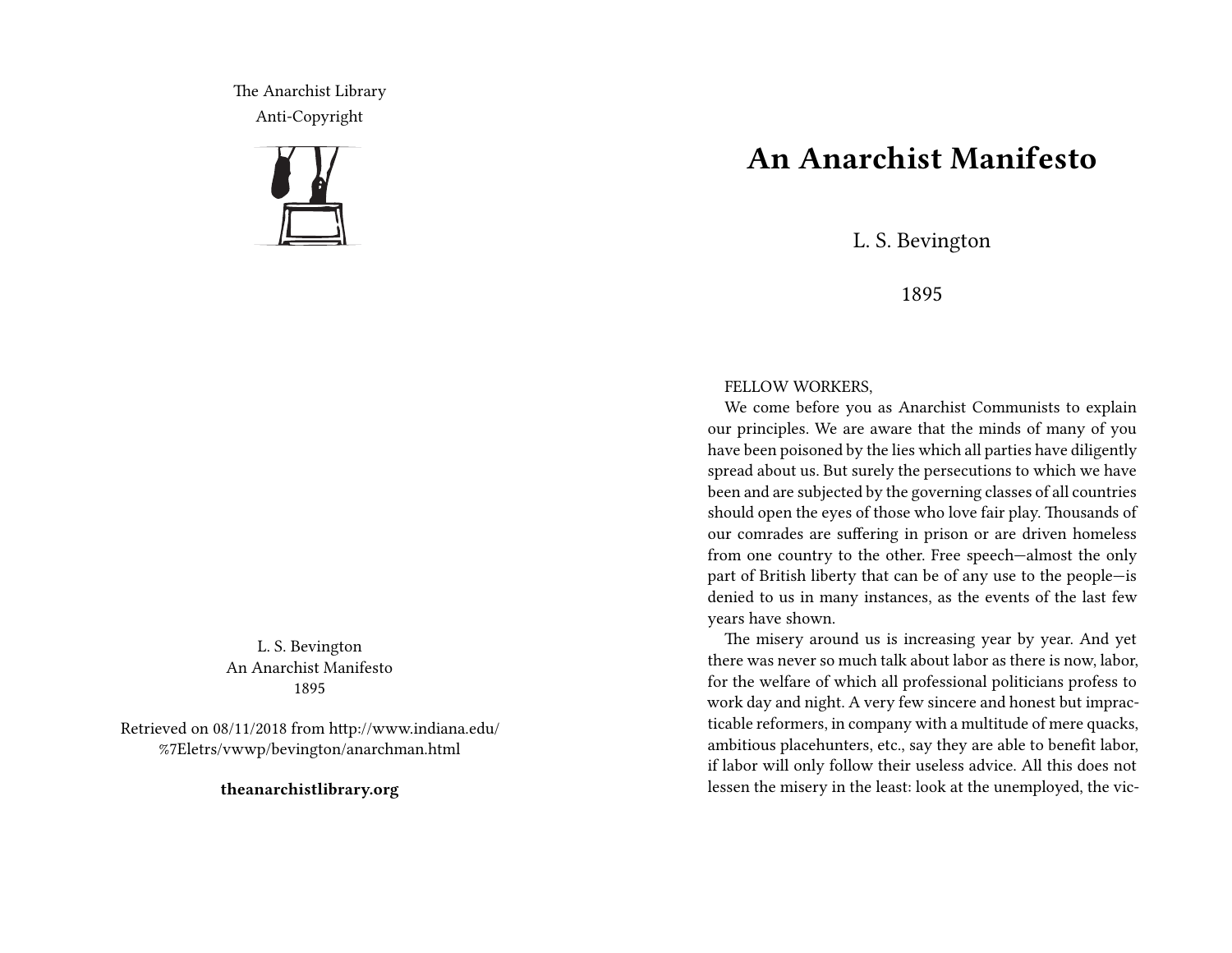tims of hunger and cold, who die every year in the streets of our rich cities, where wealth of every description is stored up.

Not only do they suffer who are actually out of work and starving, but every working man who is forced to go through the same dreary routine day by day—the slavery and toil in the factory or workshop—the cheerless home, if the places where they are forced to herd together can be called homes. Is this life worth living? What becomes of the intellectual faculties, the artistic inclinations, nay, the ordinary human feeling and dignity of the greater part of the workers? All these are warped and wasted, without any chance of development, making the wretched worker nothing but a human tool to be exploited until more profitably replaced by some new invention or machine.

Is all this misery necessary? Is is not if you, the wealth producers, knew that there is enough and to spare of food and of the necessaries of life for all, if all would work. But now, in order to keep the rich in idleness and luxury, all the workers must lead a life of perpetual misery and exploitation. As to these facts we are all agreed; but as to the remedy most of you, unfortunately, have not given up trust in Parliament and the State. We shall explain how the very nature of the State prevents anything good coming from it. What does the State do? It protects the rich and their ill‐gotten wealth; it suppresses the attempts of the workers to recover their rights, if these attempts are thought dangerous to the rich. Thus idle electioneering, labor politics etc. are not suppressed, but any effective popular demonstration, vigorous strikes as at Featherstone and Hull, Anarchist propaganda, etc., are suppressed or fought against by the vilest means. Moreover, the State, pretending thereby to alleviate the sufferings of the poor, grants Royal Commissions on the Sweating System, the Aged Poor, on Labor in general, or Select Committees on the Unemployed—which produce heaps of Blue Books, and give an opportunity to the politicians and labor leaders, "to show themselves off." And that is about all. If the workers demand more—there is the workhouse; and if not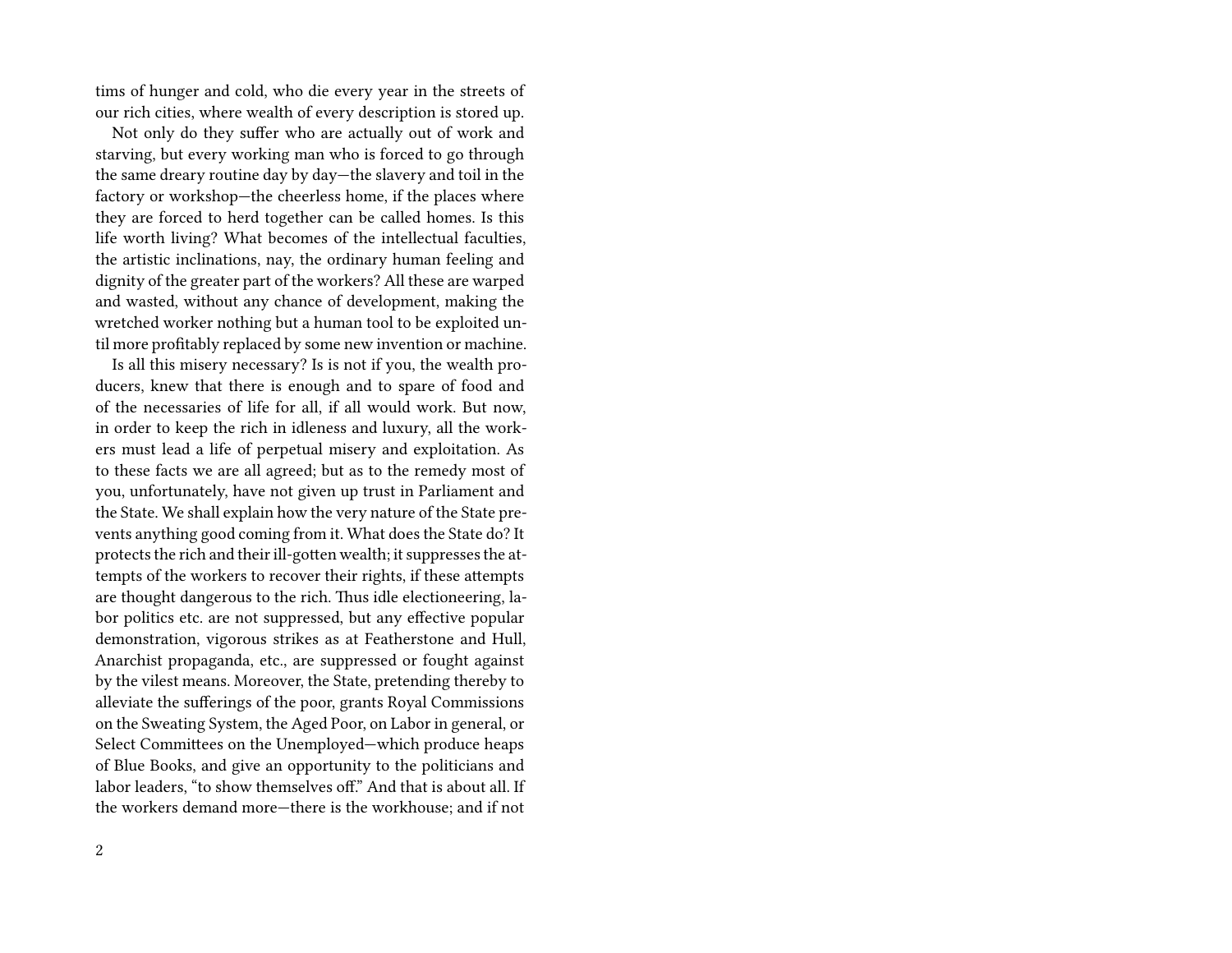ground. These were rebels, and the last in this series—those who wish not only to be free themselves but who saw that which before them men did not see so clearly, that to be free ourselves we must be surrounded by free men; that the slavery of the meanest human being is our own slavery. Those last rebels for freedom and progress are the Anarchists of all countries, and in solidarity with them we appeal to you.

Study our principles, our movement, and if they convince you join us in our struggle against authority and exploitation, for freedom and happiness for all.

satisfied with that, the truncheons of the police and the bullets and bayonets of the soldiers face them:—not bread, but lead!

All political promises are of the same value: either they are not kept, even if it could be, or they involve social changes which can only be effected by a revolution, and not by mere votes cast in Parliament. This applies to the promises of Socialist candidates, even if it could be admitted that these candidates could remain uncorrupted by the demoralising influence of Parliament.

There can be no true humanity, no true self‐respect, without self-reliance. No one can help you if you do not help yourselves. We do not promise to do anything for you, we do not want anything from you, we only appeal to you to co‐operate with us to bring about a state of society which will make freedom, well-being possible for all.

To do this efficiently, we must all be imbued with the spirit of freedom, and aad this—freedom, and freedom alone—is the fundamental principle of Anarchy.

Freedom is a necessary condition to, and the only guarantee of, the proper development of mankind. Nature is most beautiful when unfettered by the artificial interference of man. Wild animals are stronger and more harmoniously developed than their domesticated kind, which the exploiting mind of man makes mere instruments of profit by developing chiefly those parts of them which are of use to him. The same threatens to be the case with the human victims of exploitation, if an end is not put to the system which allows the rich and crafty exploiters to reduce the greater part of mankind to a position resembling that of domestic animals—working machines, only fit to do mechanically a certain kind of work, but becoming intellectually wrecked and ruined.

All who acknowledge this to be the great danger to human progress should carefully ponder over it, and if they believe that it is necessary to ensure by every means the free development of humanity, and to remove by all means every obstacle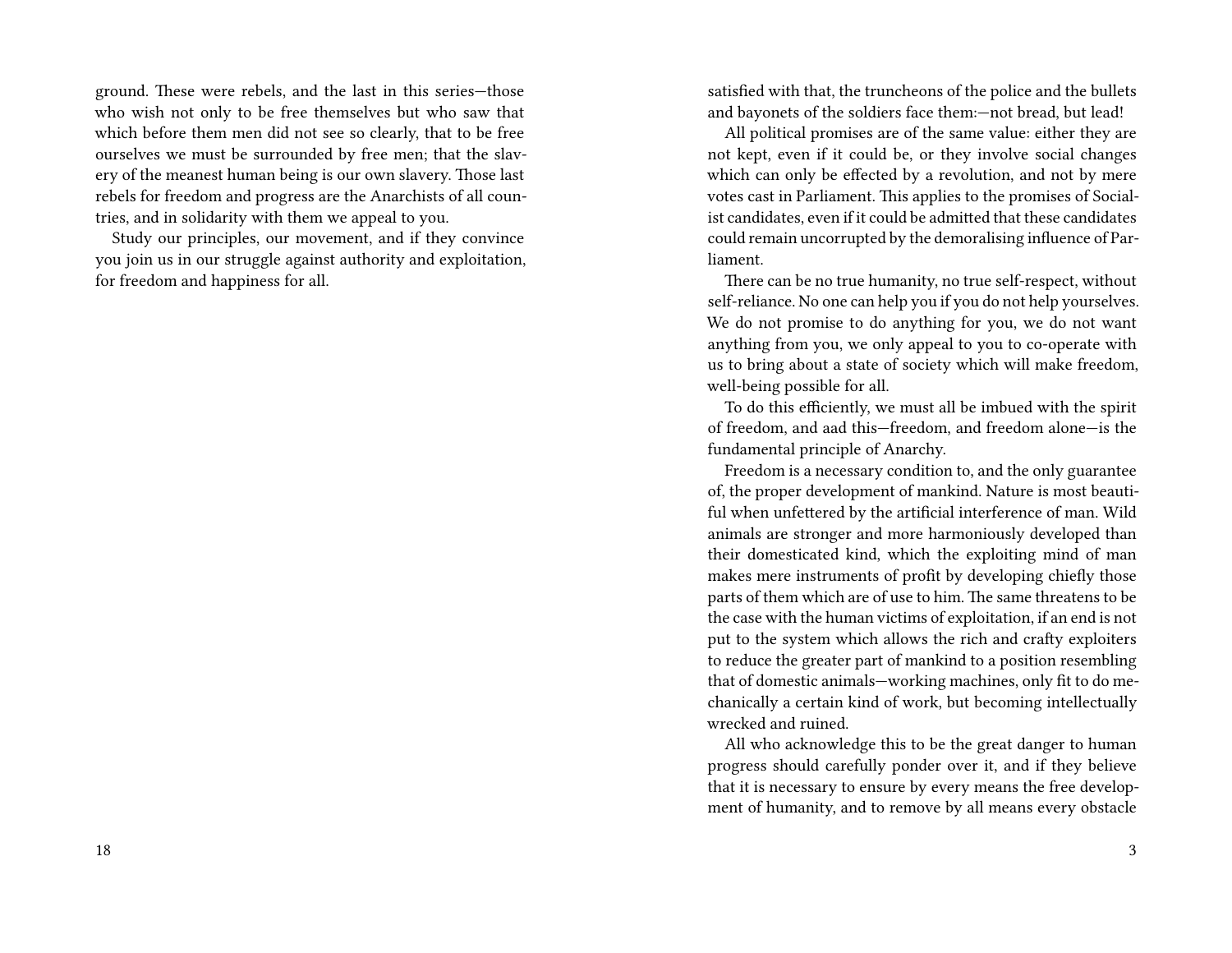placed in its path, they should join us and adopt the principles of Anarchism.

Belief in and submission to authority is the root cause of all our misery. The remedy we recommend:—struggle unto death against all authority, whether it be that of physical force identical with the State or that of doctrine and theories, the product of ages of ignorance and superstition inculcated into the workers' workers minds from their childhood—such as religion, patriotism, obedience to the law, belief in the State, submission to the rich and titled, etc., generally speaking, the absence of any critical spirit in face of all the humbugs who victimise the workers again and again. We can only deal here briefly with all these subjects, and must limit ourselves to touch only on the chief points.

Economic exploitation—the result of the monopolisation of the land, raw materials and means of production by the capitalists and landlords—is at the bottom of the present misery. But the system which produces it would have long ago broken down if it were not upheld on one hand by the State, with its armies of officials, soldiers and police—the whole machinery of government, in one word; and on the other hand by the workers themselves, who tamely submit to their own spoliation and degradation, because they think it right, owing to a superstitious superstious belief in a divine providence inculcated by their masters, or because they desire, by sneaking means, to be exploiters themselves—an object which only one in a thousand can succeed in—or because they have not lost faith in political action or the capacity of the State to do for them that which they are too ignorant to do for themselves. Under these protections the rich classes are enjoying their spoil in safety and comfort.

It is evident that this system, if to be destroyed at all, must be attacked by the workers themselves, as we cannot expect those who profit by it to cut their own throats, so to say.

principle of every society with private property: "No property, no credit." To be benefited by money cheques, it would be necessary to possess some kind of portable or realisable property to be given in exchange for the cheques or to have them secured on. Nothing would be altered by them, they could simply perpetuate the worst evils of the present system in a more aggravated form. To the worker who has no property but his labor to dispose of, in times when work is slack and labor therefore not in demand, they would offer no resource whatever, and he would still be obliged to suffer and to starve. To make the remedy proportionate to the evil proposed to be cured, it would be requisite to abolish all private property and make the land and all it contains, together with all the implements of production, common property—that is, to introduce Communism, where money and money cheques will become equally useless.

As you will have seen, Anarchism does not preach anything contrary to the principles which have always inspired men to strive for freedom and right. It would indeed be absurd to try and impose something new upon mankind. No! Anarchism is nothing but the full foll acknowledgment of the realisation of the principle that freedom is at the root of sound natural development. Nature knows no outside laws, no external powers, and only follows her own inward forces of attraction or repulsion. Everything is the result of the existing forces and tendencies, and this result becomes again in turn the cause of the next thing following. In its childhood, humanity suffered from ignorance of this cause, and suffers still by being trodden under the heel of imaginary celestial and human authority (both arising from the same sources—ignorance and the fear of the unknown). All progress has been made by fighting and defying authority. Great men in history—men who have done real work, that is, work useful for the progress of the human race by breaking and defying laws and regulations apparently made for everlasting time—showed mankind new roads, opened new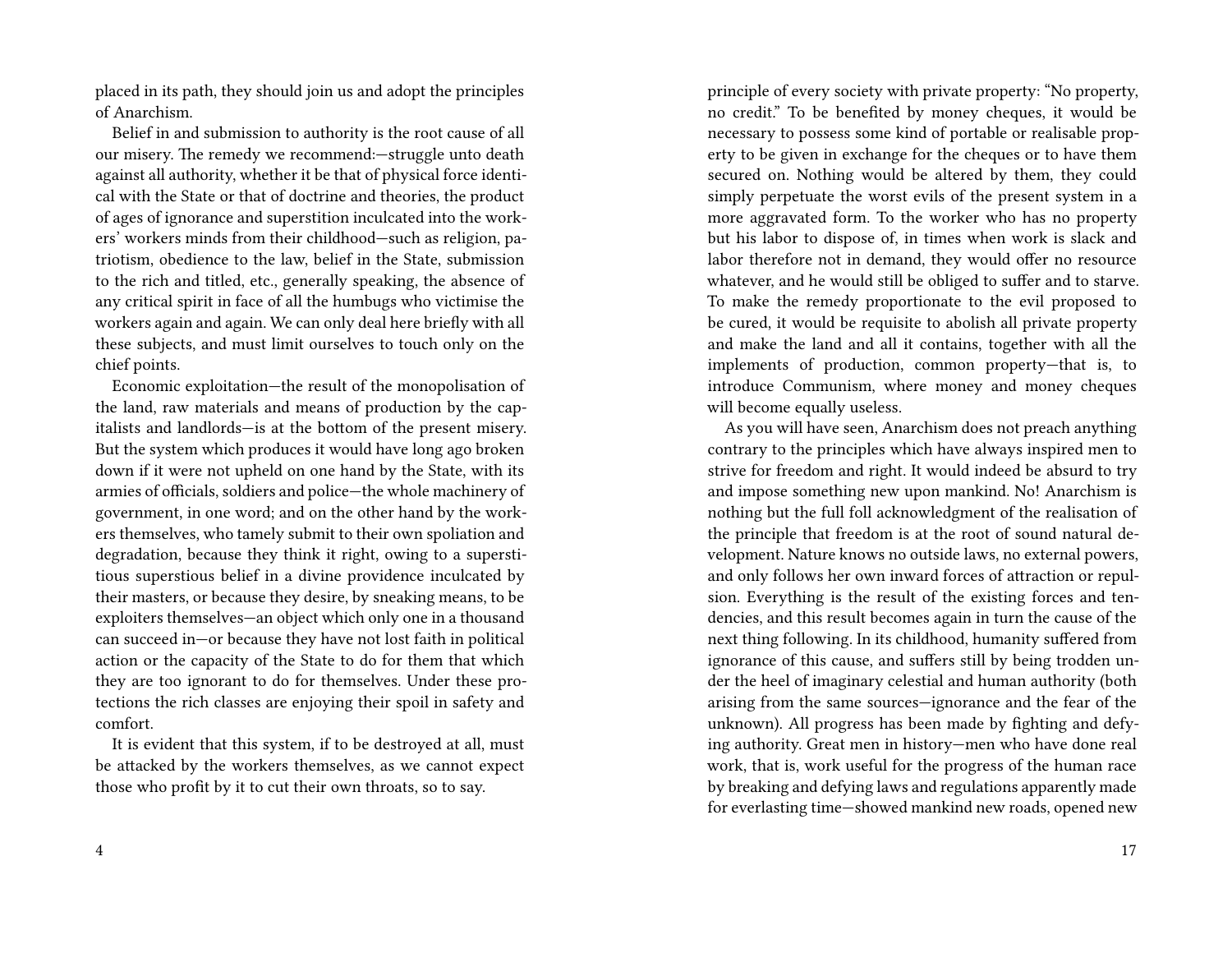We have no more belief in Trades Unions as such than in political action, yet we prefer those Unionists, who rely upon their own action to those who cry for State help. Our propaganda might sometimes use this question as a starting point.

The Co-operative movement can only benefit a few who remain unnoticed among the general misery. Productive Co-operation on a large scale would have to compete with capitalism, which ruthlessly cuts down wages and gets a supply of cheap labor from the unemployed. Co-operators would have to work on similar lines, those of the greatest possible exploitation of labor and that will be no remedy for the needs of labor, or they would be crushed by the capitalist competition, being in fact the first victims of a commercial crisis. Thus on a large scale Co‐operation is impracticable, and those who take part in it in its present form are only too often estranged from the general labor movement. So we consider Co‐operators as workers who are no essential factor in the coming struggle.

The meanest and most repulsive "friends" of the workers are the Teetotalers, Malthusianists, and advocates of thrift and saving, who propound each his particular crochet as an infallible remedy for poverty. They want the workers to give up the small mites of, however adulterated and paltry, pleasure and enjoyment that are left to them. "Hypocrisy is the compliment vice pays to virtue," the proverb says, and the other parties make at any rate promises of better things, but these want to make life still more dreary and cheerless. Economically they are utterly wrong. If all were content to live as Coolies do, on a handful of rice per day, wages would be lowered by competition down to the level of Coolie wages—a few pence per day. We want the standard of the workers' living raised, not lowered, and all the things to which these "friends" object belong to a real, full, human life.

We need not dwell on all the cranks who have cut and dried remedies like the Free Currency advocates, who ignore the

Many still consider the State a necessity. Is this so in reality? The State, being only a machine for the protection and preservation of property, can only obstruct freedom and free development, being bound to keep up the law and every statute law is an obstacle to progress and freedom.

Laws are of two kinds. They are either simple formulæ, derived from the observation of phenomena as the so-called laws of nature, the phrasing of which is open to revision with the progress of human knowledge and the accumulation of fresh material to draw deductions from. No authority is required to enforce them, they exist; and every being arranges his conduct in conformity with his knowledge of their action. The phenomenon of fire burning is the result of such a natural law, and all pay attention to it though there is no policeman posted behind every match and fireplace. Here again Nature gives us an example of free development and Anarchy, and in a free society all social facts and necessities would be equally well recognised and acted upon.

But there is the other kind of law. That which is the expression of the will of an unscrupulous minority, who, owing to the apathy and ignorance of the majority, have been able to usurp the means of power and purport to represent the whole people at the time of the enaction of the laws.

The fact that a great number of persons is in favor of something is evidently no guarantee that it is right. Experience, on the contrary, shows that progress is usually brought about by individuals. New discoveries, new lines of human activity are first found and practised by a few, and only gradually adopted by the many. The majority that makes the laws or abides to them will almost always lag behind progress, and the laws made by it will be reactionary from the very beginning. How much more so as time proceeds and new progress is made!

Of course, progress itself laughs at the puny efforts of the usurpers of power to stop its triumphant march. But its apostles and advocates have to suffer much and severely for the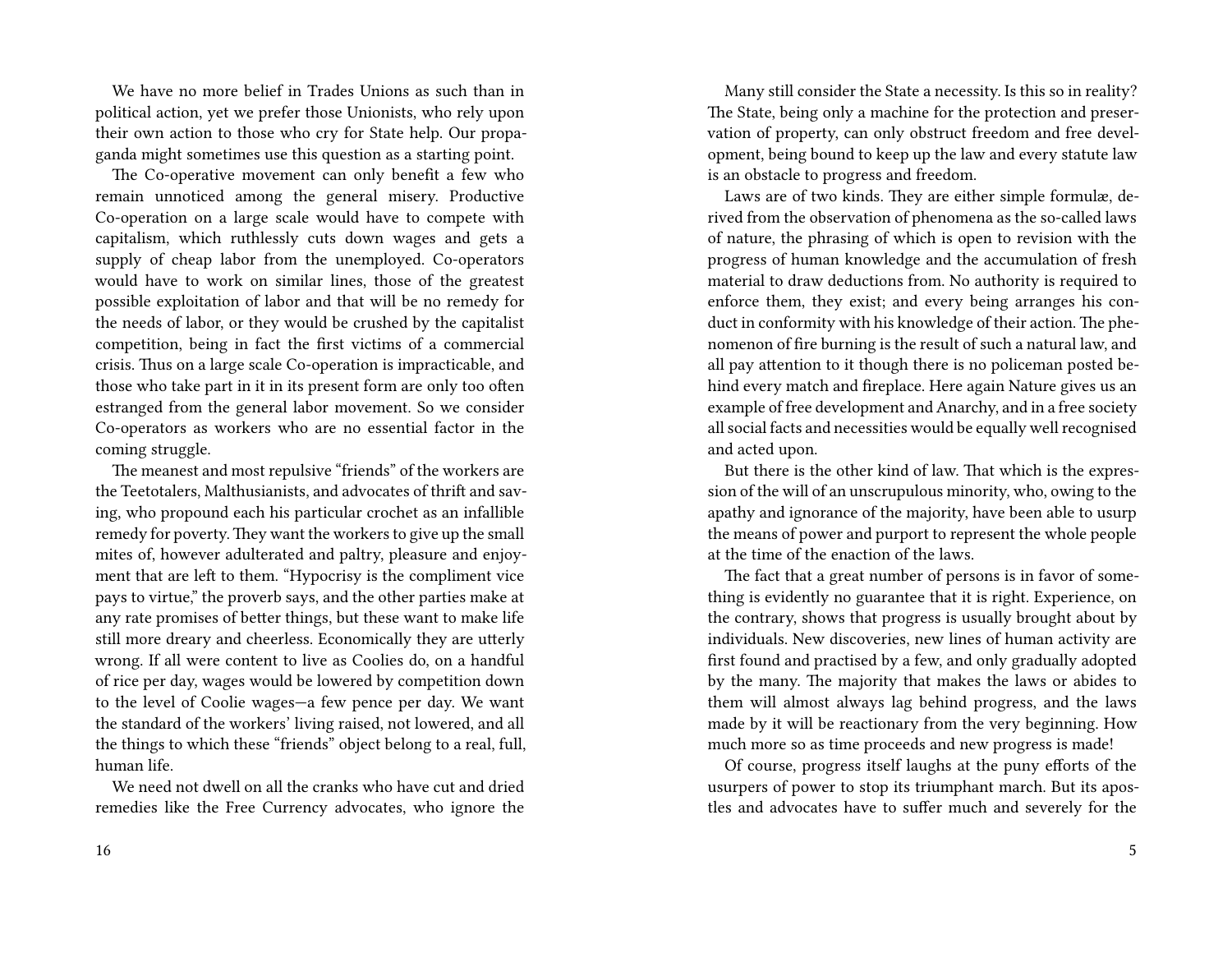enthusiasm and the hope that is within them. Prison and often death itself is their doom, the penalty for having raised the standard of revolt against authority and law, the embodiment of the spirit of oppression.

And the very makers of these laws are forced to admit that their work is useless. Is not the continuous manufacture of new laws going on in the Parliaments of all countries throughout the greater part of this century, and in England for many centuries, a proof of the fact that the laws never satisfy anybody, not even those who make them. They know, however, that their legislating is mere mockery and hypocrisy, having no other object but to make the people believe that something is being done for them, and that the public interest is well looked after. The people obey all these laws, whilst the State, in the alleged interest of all, in reality in the interest of the property owners and of its own power, violates them all and commits numberless crimes—which are glorified as deeds of valor committed in the interest of civilisation.

This principle, kept in the background in time of peace, is paraded before the eyes of so-called "rights" in some savage territory, plunders and provokes the natives until they return force by force. Then the State steps in, in the pretended interest of religion and civilisation, slaughters them and annexes their land. The greater the slaughter, the greater the glory for these "heroic" pioneers. Or it may be in a war on a greater scale with a European State, when the workers of one country are let loose against those of another, to murder, plunder and burn homes and villages, and perform such like patriotic deeds of valor and chivalry.

We Anarchists are internationalists, we acknowledge no distinction of nationality or color. The workers of all countries suffer as we do here, and our comrades have everywhere to fight the same battle for freedom and justice. The capitalists are internationally unanimous in persecuting the defenders of freedom and in fleecing the workers. Even England is brought

6

reforms—which pretend to do away with a part of the existing misery, whilst the root remains intact and makes the whole reform futile and useless.

These then are our means of propaganda, and we trust they are manifold enough to allow everybody full scope for his energies who chooses his place amongst us. The leading idea of our propaganda must always be defiance and destruction of the principle of authority in all its forms and disguises—full scope for freedom, the basis and condition of all human development and progress.

In conclusion, let us consider briefly the remedies proposed by the other parties—useless as they are, as the ever‐increasing misery around us abundantly shows.

The State Socialist parties, apart from a few Socialists pure and simple who, if they were true to the foundations of their opinions, would come over to us, have of late become entirely parties for advocating political action. They believe in sending the right man to Parliament, and we have the choice between the chosen of the I.L.P., of the Fabians, and of the S.D.F. We do not consider their minor differences: what is the principle of political action worth?—is the question we ask. It is intended to bring pressure on the governing classes to effect social changes. We maintain that no amount of pressure exercised through political action can bring about these social changes. Some palliatives may be adopted, but the system will continue to exist; for these labor parties make the workers believe in constitutional means, in the leadership and worship of men; in short, they will destroy their self‐reliance and self‐respect, and do for them that which religion does—make them expect everything from others, nothing from themselves. The history of the labor movement in Europe and America shows the greater these parties become the less advanced their leaders grow and the less is achieved by these bulky, cast‐iron organisations with no room for freedom left in them.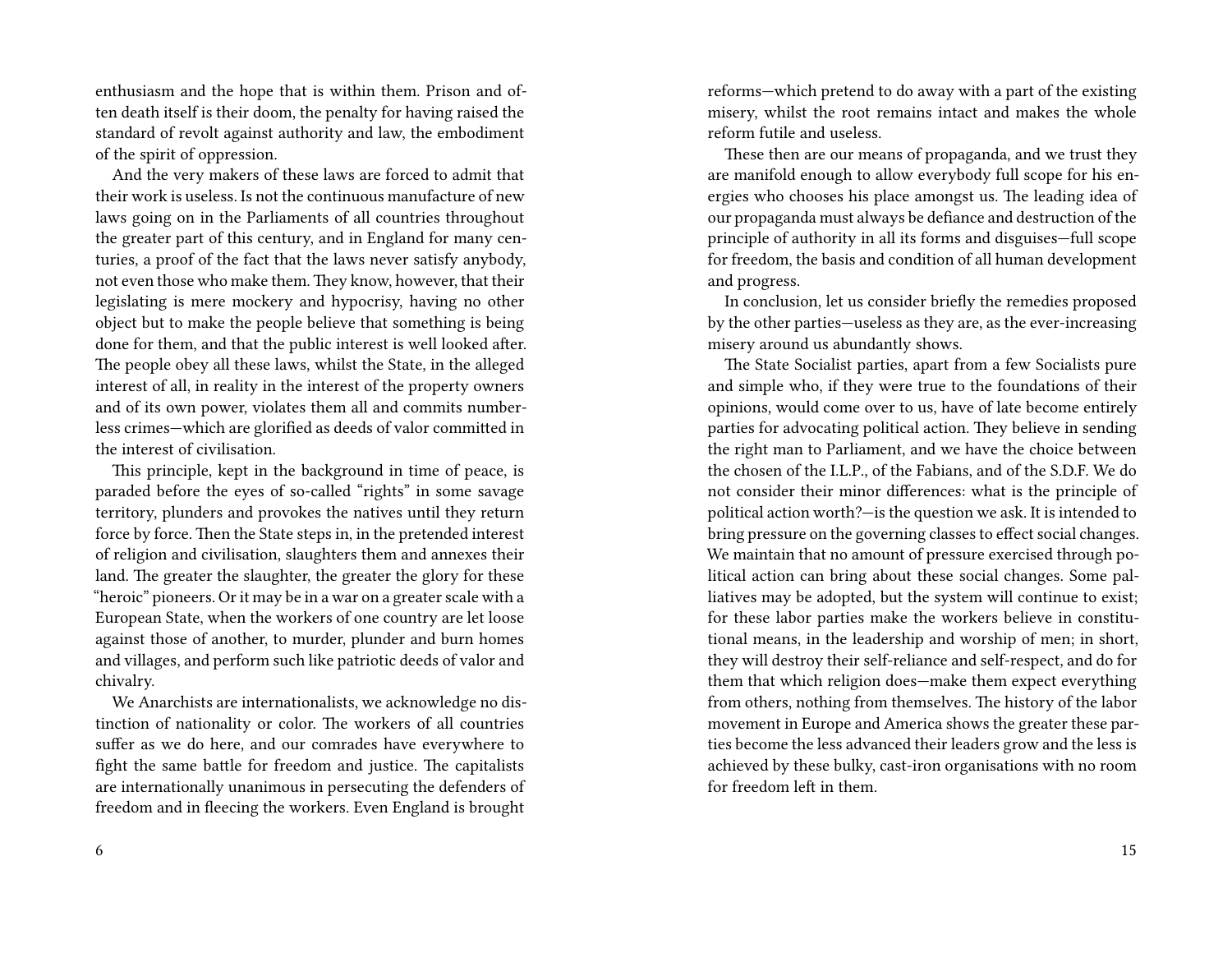and women with the same aims for identical purposes, disbanding when the object in view is achieved.

This brings us to the question of the advisability of Anarchists to join Trade Unions, not the question of the membership of Unions which may be a necessity for them as the case stands, but the question of propaganda in them. Anarchists do not wish to isolate themselves and Unions may be useful as a place to meet their fellow workers. But whether Unions should be formed by Anarchists is entirely dependent on the particular case. For we do not consider Trades Unionism as at present constituted as a serious force to overthrow the system, but only as a means to get a little better provision for the workers under the present conditions. Therefore they cannot be carried on without dealing with immediate so-called practical questions, which are never settled without compromises, as all members are not Anarchists.

In Unions the General Strike might form a proper subject to start the propaganda, and such a strike, though in itself not effective as a remedy, would probably bring about revolutionary situations which would advance the march of events in an unprecedented way. To speak plainly, we advocate the General Strike as a means to set the ball rolling: who knows whether it may not lead to the Social Revolution, which we all desire as the only thing that can help us.

The Social Revolution, as we conceive it, would consist in the paralysation of all existing authoritarian institutions and organisations, the prevention of new organisations of this character, the expropriation of the present exploiters of labor, and in the rearrangement of relations between men on the basis of voluntary agreements. This will appear to some to be rather a large program, but logical thinking will convince them of the fact that every one of these points is the necessary consequence of the others, and that they can only be carried out altogether, or not at all. For what is really impracticable are not full measures, but those half‐hearted measures—so‐called

14

more and more under the sway of a continental police system, the dangers of which the British masses do not see at present, as it is used chiefly against friendless foreign refugees. They are regardless of the fact that it is but the forerunner of an attack on their own liberties.

The workers as a rule are filled with an unreasoning dislike to the workers of other countries, whom their masters have succeeded in representing to them as their natural enemies, and herein lies one of the main sources of the strength of the capitalist system; a strength which has no other foundation than the weakness and the helplessness of the people. It is in the interests of all governments to uphold patriotism, to have their own people ready to fly at the throats of their fellow workers of other nationalities whenever it suits the interests of the employers to open up new markets, or draw the attention of the people away from the contemplation of their own misery, which might drive them to revolt.

Patriotism and religion have always been the first and last refuges and strongholds of scoundrels. The meek and lowly servants of the one blessing—in the name of their God—the infamies committed for the sake of the other, and cursing in the same name the deeds they just now blessed if committed by the enemy.

Religion is mankind's greatest curse! It is absurd to expect that science, in the few years that the State and the priests have left it to a certain extent alone—the stake or the prison has been too often the reward of its pioneers—should have discovered everything. It would not be worth living in a world where everything had been discovered, analysed and registered. One fact is certain: all so-called religions are the products of human ignorance, mere phantastical efforts of barbarous people to reason out matters which they could not possibly understand without some knowledge of science and scientific methods. The opinion of the savage on the power that works a steam engine, or produces the electric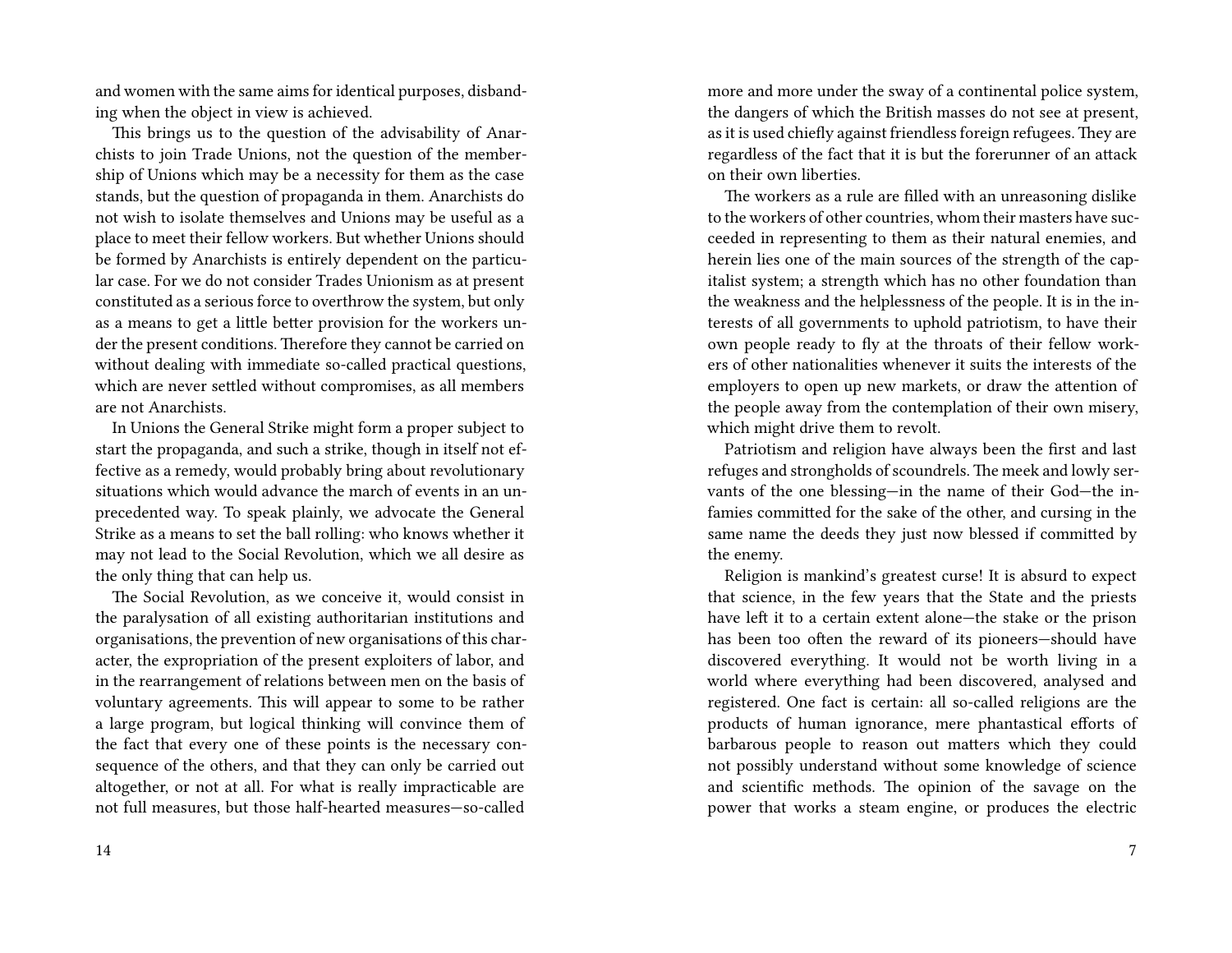light, is evidently worthless and could be refuted by anyone possessing elementary knowledge. In the same worthless way our forefathers, savages also, reasoned about the phenomena of nature, and came to the naive conclusion that somebody behind the curtains of the sky pulled the strings. This supposed individual they called God and the organic force of man the soul, and endowed it with a separate entity, although that organic force does not possess any more separate entity than that working a clock or a steam hammer. A dim consciousness of this has permeated the mind of most in spite of the fact that religion has been bolstered up by all the forces of authority, because it teaches submission to the law, and as a reward gives cheques drawn on the bank of heaven, which are not more likely to be met than the politician's promises of what he will do when he is returned for Parliament. Religion is the most deadly enemy to human progress. It has always been used to poison the mind and deaden the judgment of the young, thus making grown up people accept all its absurdities because they are familiarised with them in their youth.

Unfortunately, religion is not kept out of the labor movement. Priests and parsons, who should be a horror to mankind, as their presence adds an additional element of corruption, sneak into it, and labor politicians use their services as the Liberals and Tories do. There is actually in existence a body of persons who prostitute the noble word "Labor" by coupling it with the disgusting word "Church," forming the "Labor Church," which is looked upon favorably by most of the prominent labor leaders. Why not start a "Labor Police"?

We are Atheists\* and believe that man cannot be free if he does not shake off the fetters of the authority of the absurd as well as those of every other authority. Authority assumes numerous shapes and disguises, and it will take a long period of development under freedom to get rid of all. To do this two things are wanted, to rid ourselves of all superstition and to root out the stronghold of all authority, the State.

want to touch all. We want it to pervade and penetrate all the utterances of life, social and political, domestic and artistic, educational and recreational. There should be propaganda by word and action, the platform and the press, the street corner, the workshop, and the domestic circle, acts of revolt, and the example of our own lives as free men. Those who agree with each other may co‐operate; otherwise they should prefer to work each on his own lines to trying to persuade one the other of the superiority of his own method.

Organisation arises from the consciousness that, for a certain purpose, the co-operation of several forces is necessary. When this purpose is achieved the necessity for co-operation has ceased, and each force reassumes its previous independence ready for other co-operation and combination if necessary. This is organisation in the Anarchist sense—ever varying, or, if necessary, continuous combinations of the elements that are considered to be the most suitable for the particular purpose on hand, and refers not only to the economical and industrial relations between man and man, but also to the sexual relations between man and woman, without which a harmonious social life is impossible.

These views differ immensely from those held by the believers in authority, who advocate permanent organisations with chiefs or councils elected by the majority, and who put all their trust in these institutions. The more they centralise these organisations and introduce stringent rules and regulations to preserve order and discipline, the more they will fail to achieve their object. In such organisations we see only obstacles to the free initiative and action of individuals, hot-beds of ambition, self-seeking and rotten beliefs in authority etc. That means, we see in them agents of reaction to keep the people in continued ignorance of their own interests.

We do not therefore discourage workingmen from organisation, but such organisations could only be free groups of men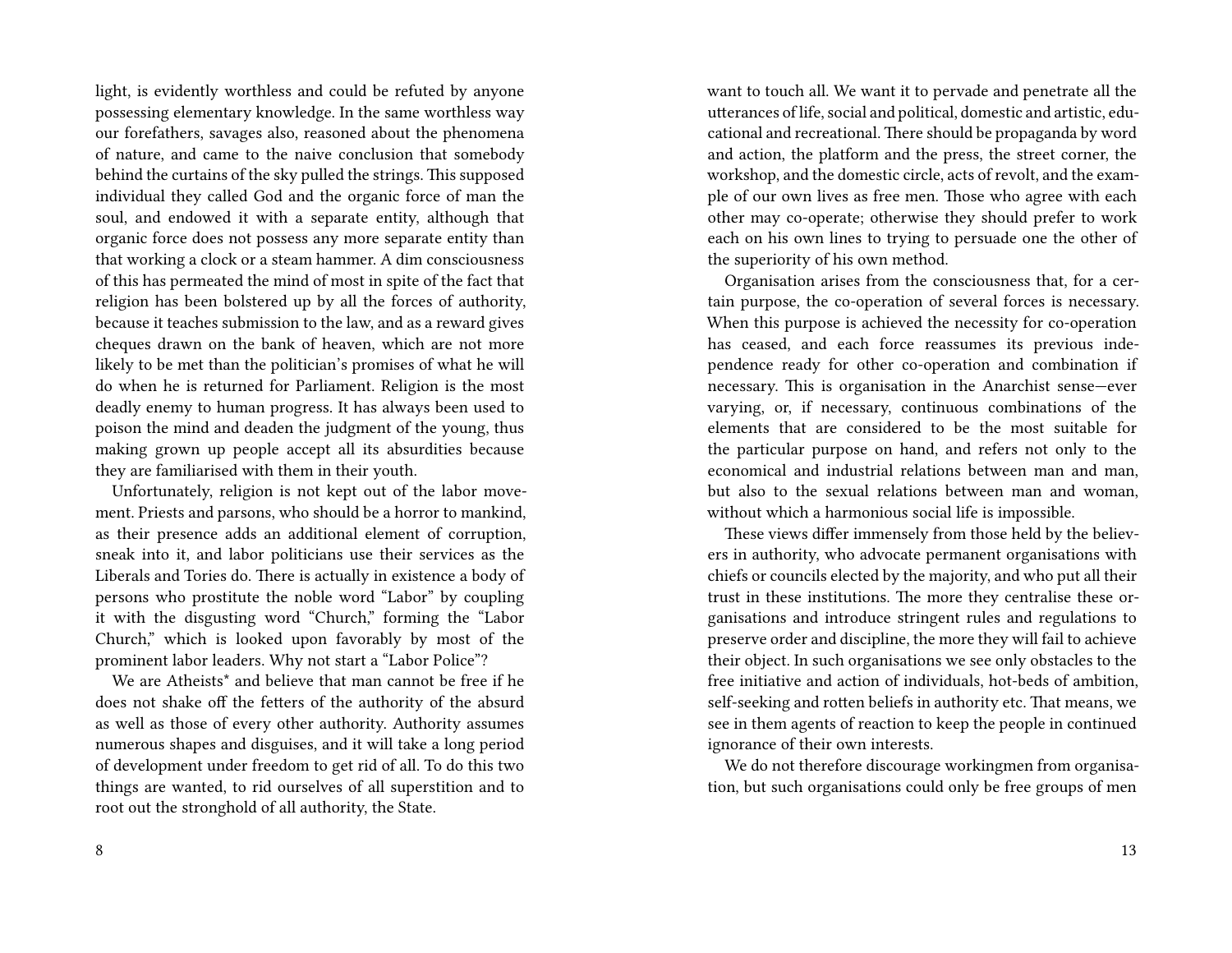whose lives are shortened by overwork, adulterated food, and overcrowding slums. These people have, in our eyes, no voice when the question of Humanity is considered. They may abuse and insult us just as they like. The worst thing that could happen to us, indeed, would be to win their approbation, to be petted by them as the respectable repeectable labor politicians are.

Some well-meaning, but rather weak-minded people too, are misled by these cries. To these we say come and study our movement and gain a knowledge of its history and personalities, and you will find that every act of revolt is but a reply to a hundred, nay, a thousand villainous villaineous crimes committed by the governing classes against us and against the workers in general. You will find that those who did these acts were the very best, the most human, unselfish, self‐sacrificing of our comrades, who threw their lives away, meeting death or imprisonment in the hope that their acts would sow the seed of revolt, that they might show the way and wake an echo, by their deeds of rebellion, in the victims of the present system.

With the specific mode of action of anyone we have nothing to do. Anarchists advocate the propagation of their ideas by all means that lead to that end, and everyone is the best judge of his own actions. No one is required to do anything that is against his own inclination. Experience is in this as in other matters the best teacher, and the necessary experience can only be gained through entire freedom of action.

Thus the means which we would adopt embrace all that furthers our cause, and exclude all that will damage it. The decision of what is good or harmful must be left to persons or groups who choose to work together.

Nothing is more contrary to the real spirit of Anarchy than uniformity and intolerance. Freedom of development implies difference of development, hence difference of ideas and actions. Every person is likely to be open to a different kind of argument, so propaganda cannot be diversified enough if we

This open statement of our convictions does not imply any spirit of persecution on our part against those who believe in the absurdities of the different religions. Persecution is essential to authority and religion, and fatal to freedom; we should destroy the basis of our own hopes and ideals, if we were ever carried away by the spirit of persecution, bigotry and intolerance, which is so commonly raised against us.

We shall be asked what we intend to put in place of the State. We reply, "Nothing whatever!" The State is simply an obstacle to progress; this obstacle once removed we do not want to erect a fresh obstruction.

In this we differ essentially from the various schools of State Socialists, who either want to transform the present State into a benevolent public‐spirited institution (just as easy to transform a wolf into a lamb), or to create a new centralised organisation for the regulation of all production and consumption, the so-called Socialist society. In reality this is only the old State in disguise, with enormously strengthened powers. It would interfere with everything and would be the essence of tyranny and slavery, if it could be brought about. But, thanks to the tendency of the ways and means of production—which will lead to Anarchy—it cannot.

But whilst State Socialism is impracticable as a system of real Socialism, it is indeed possible if its advocates had their way, that all matters of general interest and more and more of private interest too would pass under the control of the State; whether it be a little more democratised or not, it does not matter, for we reject Democracy as well as Absolutism. Authority is equally hateful to us whether exercised by many, or by few, or by one. The last remnant of free initiative and self‐reliance would be crushed under the heels of the State, and the emancipation of the workers would be as far off as ever. State So